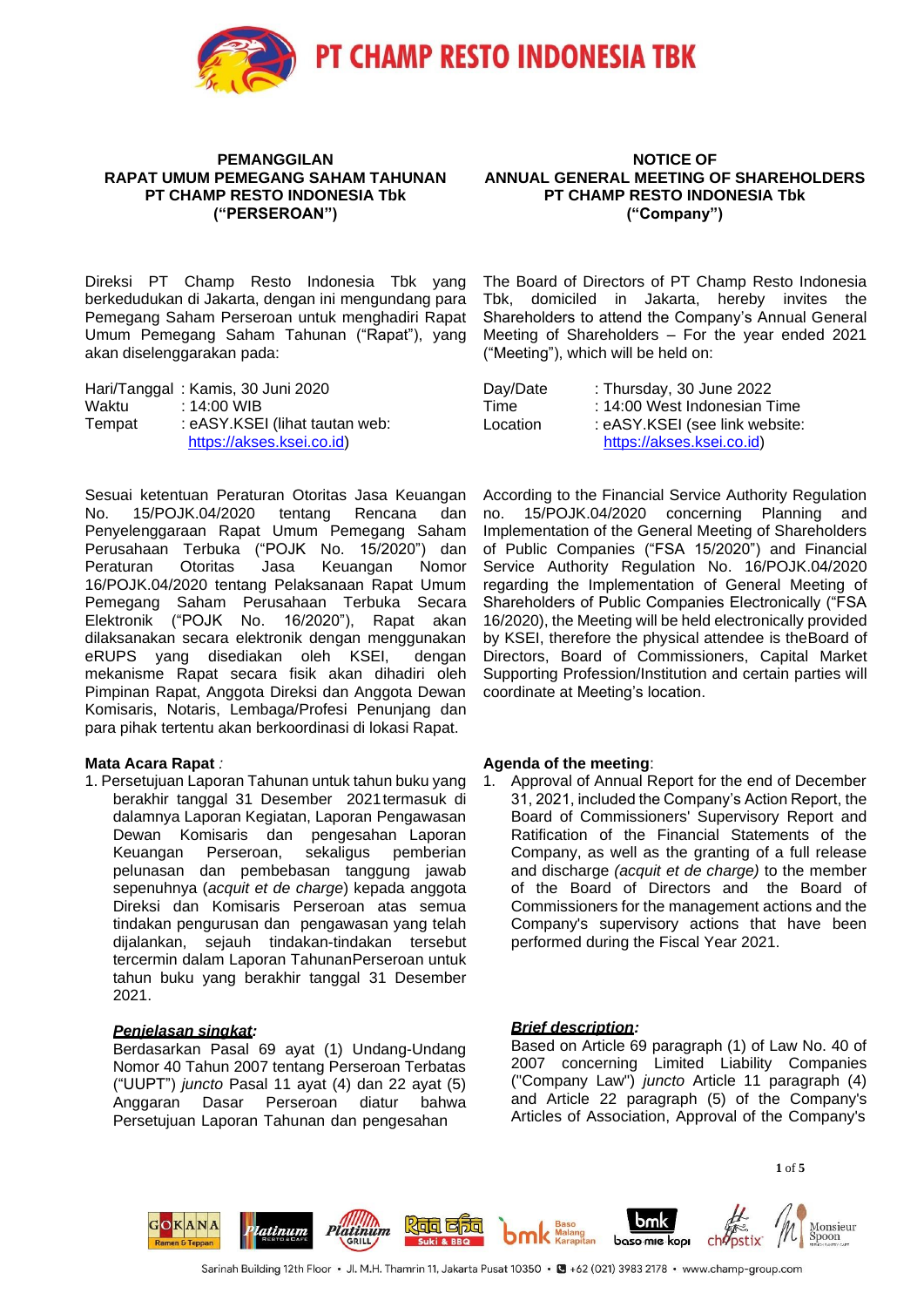

Laporan Keuangan Perseroan ditetapkan oleh Rapat Umum Pemegang Saham (RUPS) Tahunan.

2. Penetapan Pengunaan Laba Bersih Perseroan untuk Tahun Buku yang berakhir tanggal 31 Desember 2021.

### *Penjelasan singkat:*

Sebagaimana diatur dalam Pasal 71 ayat (1) UUPT *juncto* Pasal 23 Anggaran Dasar Perseroan, penggunaan laba bersih Perseroan diputuskan dalam RUPS Tahunan.

3. Laporan Realisasi Penggunaan Dana Hasil Penawaran Umum Perdana Saham Perseroan tahun 2022.

#### *Penjelasan singkat:*

Pasal 6 ayat (2) Peraturan Otoritas Jasa Keuangan No. 30/POJK.04/2015 tentang Laporan Realiasi Penggunaan Dana Hasil Penawaran Umum mengatur bahwa realisasi penggunaan dana hasil penawaran umum wajib dijadikan salah satu mata acara dalam RUPS Tahunan.

4. Penunjukkan Akuntan Publik dan/atau Kantor Akuntan Publik untuk melakukan audit atas laporan keuangan Perseroan untuk tahun buku yang berakhir pada tanggal 31 Desember 2022.

#### *Penjelasan singkat:*

Penunjukkan Akuntan Publik dan/atau Kantor Akuntan Publik wajib diputuskan dalam RUPS sebagaimana diatur dalam Pasal 59 Peraturan Otoritas Jasa Keuangan nomor 15/POJK.04/2020 tentang Rencana dan Penyelenggaraan Rapat Umum Pemegang Saham Perusahaan Terbuka dan Pasal 11 ayat (4) huruf f Anggaran Dasar Perseroan.

5. Penetapan gaji, honorarium dan tunjangan lainnya bagi anggota Dewan Komisaris dan Direksi Perseroan.

## *Penjelasan singkat:*

Gaji, honorarium dan tunjangan bagi Dewan Komisaris dan Direksi Perseroan ditetapkan oleh RUPS (keputusan) sebagaimana diatur dalamPasal 96 dan Pasal 113 UUPT.

Annual Report and ratification of the Financial Statement is determined by Annual General Meeting of Shareholder (GMS).

2. Approval on the use of the Company's net profit or Fiscal Year 2021.

## *Brief description:*

As stipulated in Article 71 paragraph (1) Company Law *juncto* Article 23 paragraph (1) Company's Articles of Association, the use of net profits shall be decided by the Annual GMS.

3. Realization Report on Utilization of Proceeds of Initial Public Offering of the Company Year 2022.

## *Brief description:*

Article 6 paragraph (2) of Financial Service Authority Regulation no. 30/POJK.04/2015 concerning Realization Report on Utilization of Proceeds of Initial Public Offering regulated thatrealization on utilization of proceeds of Initial Public Offering shall be the agenda of the Annual GMS.

4. Appointment of a Public Accountant/Public Accounting Firm to audit the Company's financial statements for the year ended 31 December 2022.

## *Brief description:*

Appointment of a Public Accountant/Public Accounting Firm shall be decided by the GMS as regulated in Article 59 of Financial Service Authority Regulation No. 15/POJK.04/2020 concerning the Plan and Implementation of the General Meeting of Shareholders of Public Companies and Article 11 paragraph (4) point (f) Company's Article of Association.

5. Determination of the salary, honorarium and allowances for the member of the Board of Directors and the Board of Commissioners of the Company.

## *Brief description:*

Salary, honorarium and allowances of the Board of Directors and the Board of Commissioners is determined by GMS (resolution) as stipulated in Article 96 and Article 113 Company Law.

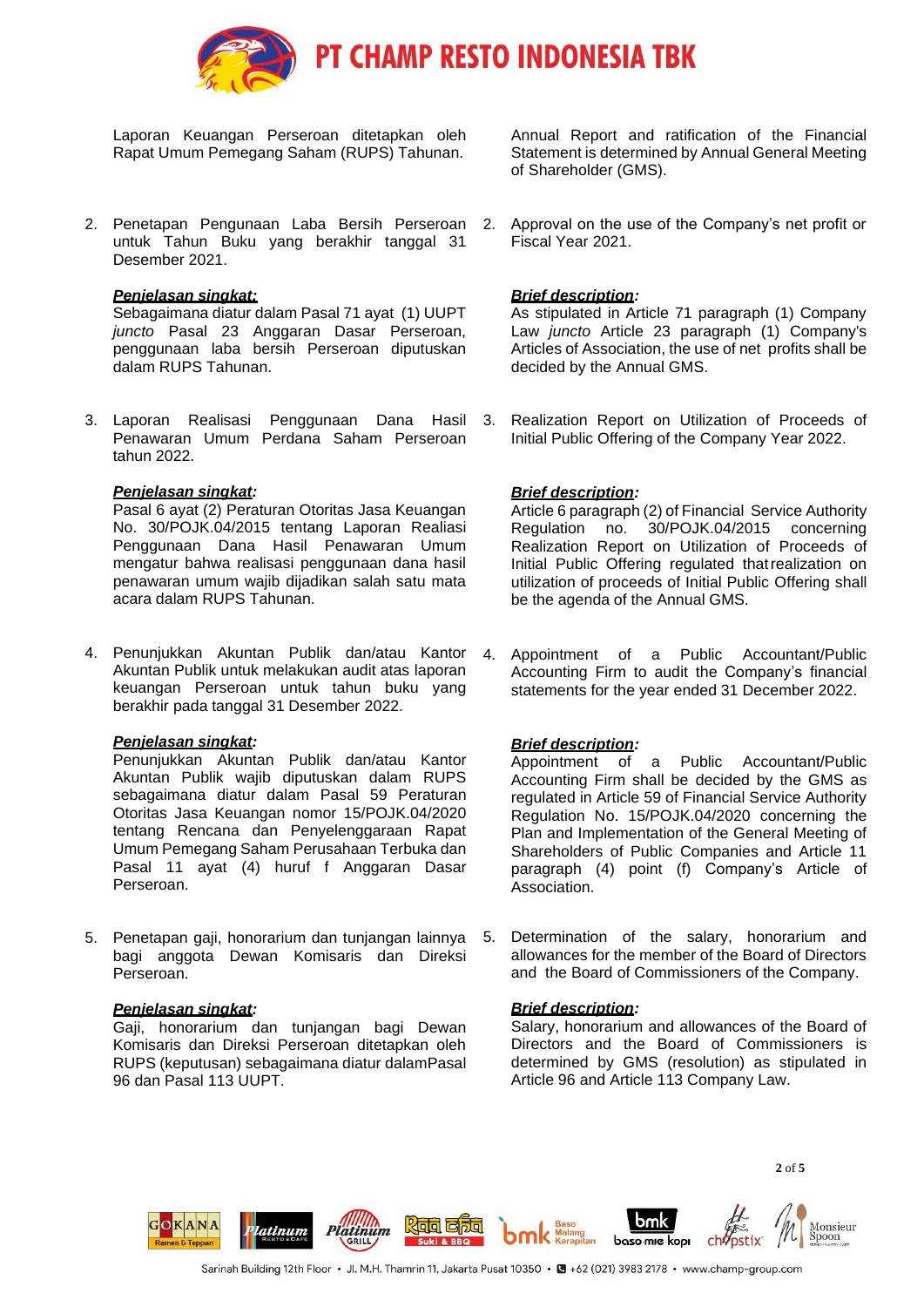

**PT CHAMP RESTO INDONESIA TBK** 

6. Persetujuan untuk menyusun kembali Pasal 3 Anggaran Dasar Perseroan untuk disesuaikan dengan Peraturan Pemerintah Republik Indonesia Nomor 5 Tahun 2021 tentang Penyelenggaraan Perizinan Berusaha Berbasis Risiko dan Klasifikasi Baku Lapangan Usaha Indonesia (KBLI) 2020.

### *Penjelasan singkat:*

Berdasarkan UUPT bahwa perubahan anggaran dasar ditetapkan oleh RUPS.

7. Persetujuan atas penjaminan sebagian besar atau seluruh aset Perseroan untuk mendapatkan pinjaman dari Bank/lembaga keuangan lainnya berikut penambahan-penambahan pinjaman sampai dengan Rapat Umum Pemegang Saham Tahunan berikutnya untuk Perseroan dengan nilai penjaminan serta syarat dan ketentuan yang dipandang baik oleh Direksi Perseroan.

#### *Penjelasan singkat:*

Berdasarkan UUPT, tindakan untuk menjadikan jaminan utang kekayaan lebih dari 50% wajib meminta persetujuan RUPS.

- **CATATAN:**
- 1. Pemanggilan ini merupakan undangan resmi bagi para Pemegang Saham Perseroan. Direksi Perseroan tidak mengirimkan undangan secara terpisah kepada para Pemegang Saham Perseroan.
- 2. Sesuai Pengumuman Rapat yang kami sampaikan kepada para Pemegang Saham Perseroan pada tanggal 24 Mei 2022, yang berhak hadir atau diwakili dalam Rapat adalah Pemegang Saham yang namanya tercatat dalam Daftar Pemegang Saham (DPS) Perseroan pada hari Selasa, 7 Juni 2022 sampai dengan pukul 16:00 WIB.
- 3. **Ketentuan kehadiran Pemegang Saham dalam Rapat**:
	- a. hadir secara elektronik melalui eASY.KSEI, dengan mekanisme:
		- (i) Pemegang Saham individu berkewarganegaraan Indonesia:
			- 1) memiliki Nomor Single Investor Identification (Nomor SID). Infomasi terkait Nomor SID dapat diperoleh dengan menghubungi perusahaan efek atau bank kustodian masing-

6. Approval to rearrange Article 3 of the Company's Article of Association to be adjusted to Government Regulation of the Republic of Indonesia No. 5 year 2021 concerning Implementation of Risk-Based Licensing and Standard Classification of Indonesian Business Fields (KBLI) in 2020.

#### *Brief description:*

Based on the Company Law the amendment of the Article of Association must be determined by a GMS.

7. Approval of the guarantee of most or all of the Company's assets in order to obtain loan from Bank(s)/other financial institutions as well as additional of the loan until the next of Annual General Meeting of Shareholders with the value of the guarantee and terms and conditions that is deemed appropriate by the Board of Directors.

### *Brief description:*

Based on the Company Law, any action to make security for debt Company's assets of more than 50% shall seek GMS approval.

## **NOTES:**

- 1. This summons is an official invitation to the Shareholders of the Company. The Board of Directors will not send a specific invitation to Shareholders of the Company.
- 2. In accordance to the Meeting Announcement to the Shareholders on 24 May 2022, the Shareholders are those whose name are listed in the Company's Register of Shareholders are entitled to attend or be represented at the Meeting on Tuesday, 7 June 2022 at 16:00 Western Indonesian Time.
- **3. Provision of Shareholder attendance in the Meeting:**
	- a. present electronically through the eASY.KSEI with the mechanism:
		- (i) Individual Shareholders who areIndonesian citizens:
			- 1) have a Single Investor Identification Number (SID). Information regarding the SID can be obtained by contacting the securities company or custodian bank of each Shareholder;

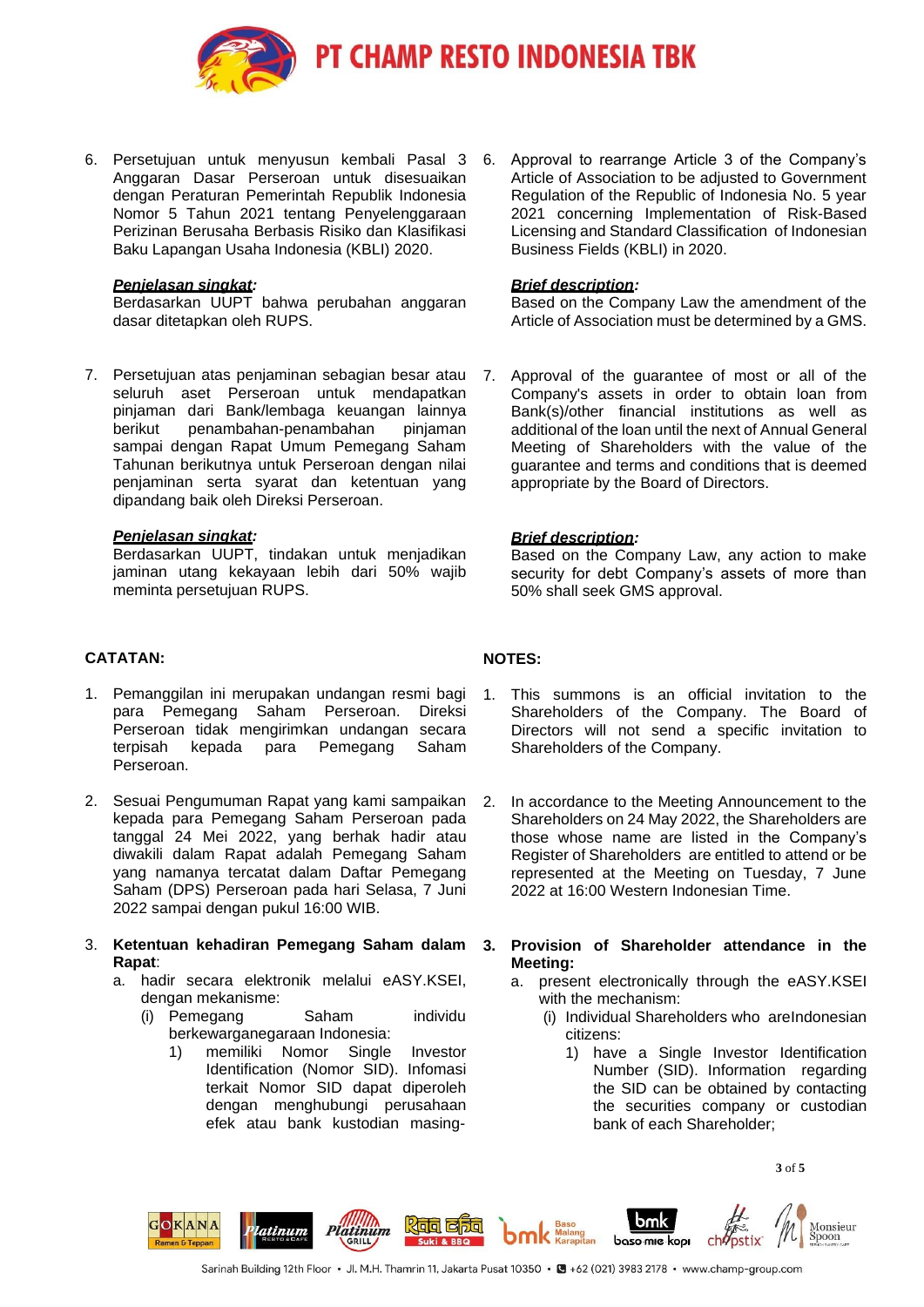

masing Pemegang Saham; dan

- 2) melakukan registrasi / aktivasi akun AKSes.KSEI melalui situs web https://akses.ksei.co.id. Panduan Registrasi dapat diakses di situs web Perseroan.
- (ii) Pemegang Saham asing (individu/badan usaha) dan badan usaha lokal, dapat hadir secara elektronik dengan terlebih dahulu menghubungi *bank custodian* atau masing-masing Pemegang Saham.
- b. diwakili kuasa oleh pihak lain, dapat dilakukan dengan prosedur sebagaimana dalam angka (4) di bawah ini.

## 4. **Prosedur pemberian kuasa**:

- i) memberikan kuasa secara elektronik ("E-Proxy") melalui fasilitas eASY.KSEI kepada pihak independen yang ditunjuk Perseroan yaitu PT Datindo Entrycom (Datindo) selaku Biro Administrasi Efek Perseroan; atau
- ii) memberikan kuasa secara elektronik ("E-Proxy") melalui fasilitas eASY.KSEI kepada *Individual Representative* atau *Intermediary* (perusahaan efek atau bank custody).

# **5. Ketentuan pemberian suara (voting):**

- a. Satu saham memberikan hak kepada pemegangnya untuk mengeluarkan 1 (satu) suara. Apabila seorang Pemegang Saham mempunyai lebih dari 1 (satu) saham, suara yang dikeluarkan berlaku untuk seluruh saham yang dimilikinya.
- b. Pemegang Saham yang akan menghadiri Rapat secara elektronik wajib memberikan deklarasi kehadiran dan memberikan pilihan suara pada mata acara Rapat melalui eASY.KSEI pada menu *E-meeting Hall* dengan sub menu *Live Broadcasting*.
- c. Pemegang Saham yang akan menghadiri Rapat dengan memberikan E-proxy kepada Datindo wajib memberikan pilihan suara atas mata acara paling lambat Rabu, 29 Juni 2022 pukul 12:00 WIB.
- d. Pemegang Saham yang akan menghadiri Rapat dengan memberikan E-proxy kepada Individual Representative atau *bank kustodian* atau perusahaan efek wajib registrasi ulang kehadiran pada hari Rapat dan memberikan pilihan suara melalui eASY.KSEI.
- e. Panduan E-Voting kepada para Pemegang Saham yang dapat diakses di situs web Perseroan.
- 2) does register/activate an account of eASY.KS.EI via https://akses.ksei.co.id. Registration Guide can be accessed at the Company's website.
- (ii) The foreign Shareholders (individual/legal entity) and the Indonesian legal entity can be attended electronically by prior contact to the securities company or custodian bank of each Shareholder.
- b. being presented by other parties may be performed with the procedure as stipulated in the number (4) below here.

## 4. **The procedure of authorizing power**:

- i) give power of attorney electronically ("E-Proxy") through the eASY.KSEI facility to an independent party appointed by the Company i.e. PT Datindo Entrycom (Datindo) as the Company's Securities Administration Bureau; or
- ii) give power of attorney electronically ("E-Proxy") through the eASY.KSEI facility to an Individual Representative or Intermediary (the securities company or custodian bank).

# **5. Provisions of voting:**

- a. One share entitles the holder to cast 1 (one) vote. If a Shareholder owns more than 1 (one) share, the votes cast are valid for all the shares owned.
- b. The Shareholders who will present the Meeting electronically must provide an electronic declaration of attendance and cast votes on the agenda of the Meeting electronically via eASY.KSEI in the E-Meeting Hall menu andLive Broadcasting sub menu.
- c. The Shareholders who will present the Meeting by granting E-proxy to Datindo must cast their votes to agenda of the Meeting no later than Wednesday, 29 June 2022 at 12.00 Western Indonesian Time.
- d. The Shareholders who will present the Meeting by granting E-proxy to the Individual Representative or custodian bank or securities company must re-registration the attendanceon the Meeting Day and cast votes via eASY.KSEI.
- e. E-voting Guide to the Shareholders can be accessed at the Company's website.